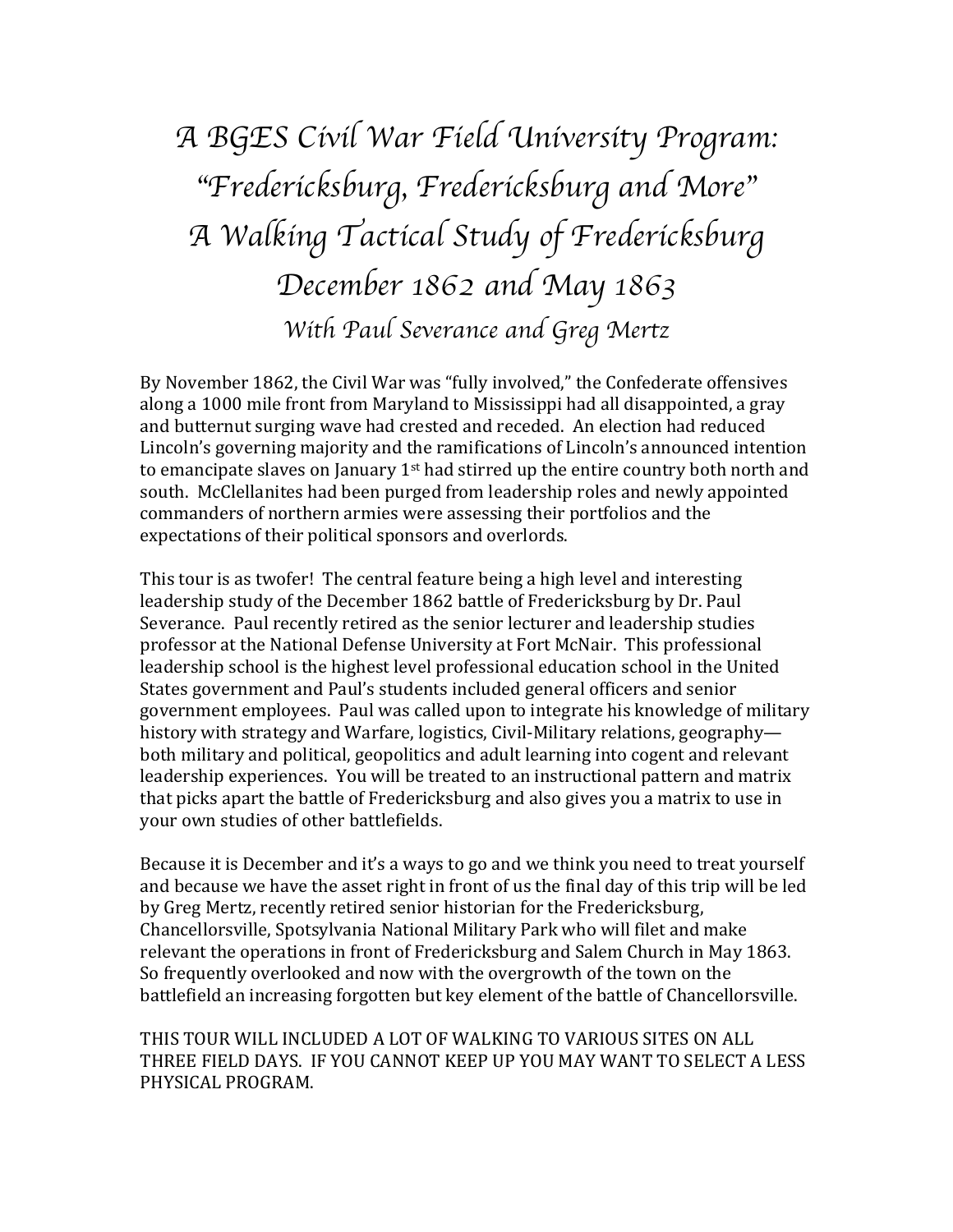Click here to see the 2 one hour YouTube interviews that were presented on these two important and interesting themes.

https://youtu.be/QgOTbegVdH0

https://youtu.be/UzQ\_TiG9ta4

### **Thursday, December 9, 2021**

7 PM: Eat early as we will take as much as two hours to complete our inbriefing. We are of course not a tour company but rather an educational organization and while you have none of the burdens of a student if you can project yourself back to those days, Paul will establish the grounding for this operation by examining the contrasting views of the sacking of George McClellan and the installation of Ambrose Burnside as the new commander considering the different styles and plans for the coming operations. We cannot and will not forget Robert E. Lee's mastery of the field and his response to the unfolding scenario.

The Fredericksburg Campaign has large political ramifications for the Union party under Lincoln. Our in brief will examine the relative relations between the governments and leadership of the two national armies. The session will close with an assessment of the projected impact of the largest political decision of the year the coming activation of the Emancipation Proclamation.

As a takeaway, Paul will present each participant with his Taxonomy of Analytic Frameworks. In real language it is a cheat sheet to stimulate your thinking and participation. Change a few words on other campaigns and you will have the sort of analytic questions that are triggered for the highest military and civilian leadership—the stuff of decisions at a national level and how they impact military operations.

#### **Friday, December 10, 2021**

8:15 AM: Whether you have been here before or not, this study is an orderly progression of strategic thinking juxtaposed against the field of operations and they events we know happened. For more than 120 years the military maintained key battlefields as a convenient training grounds to work modern problems of operational control, logistics and avenues of communications on sites where we knew what had happened. The main purpose was to put contemporary thinking into safe historic situations and to allow current officers to see how terrain, distances and other features such as weather could affect operational effectiveness and the tempo of operations.

We will start at the visitor's center to tell you what we are going to tell you over the next two days and then will head to the Union lines on and around Stafford Heights, a central point of the Union lines will be the headquarters home of General Edwin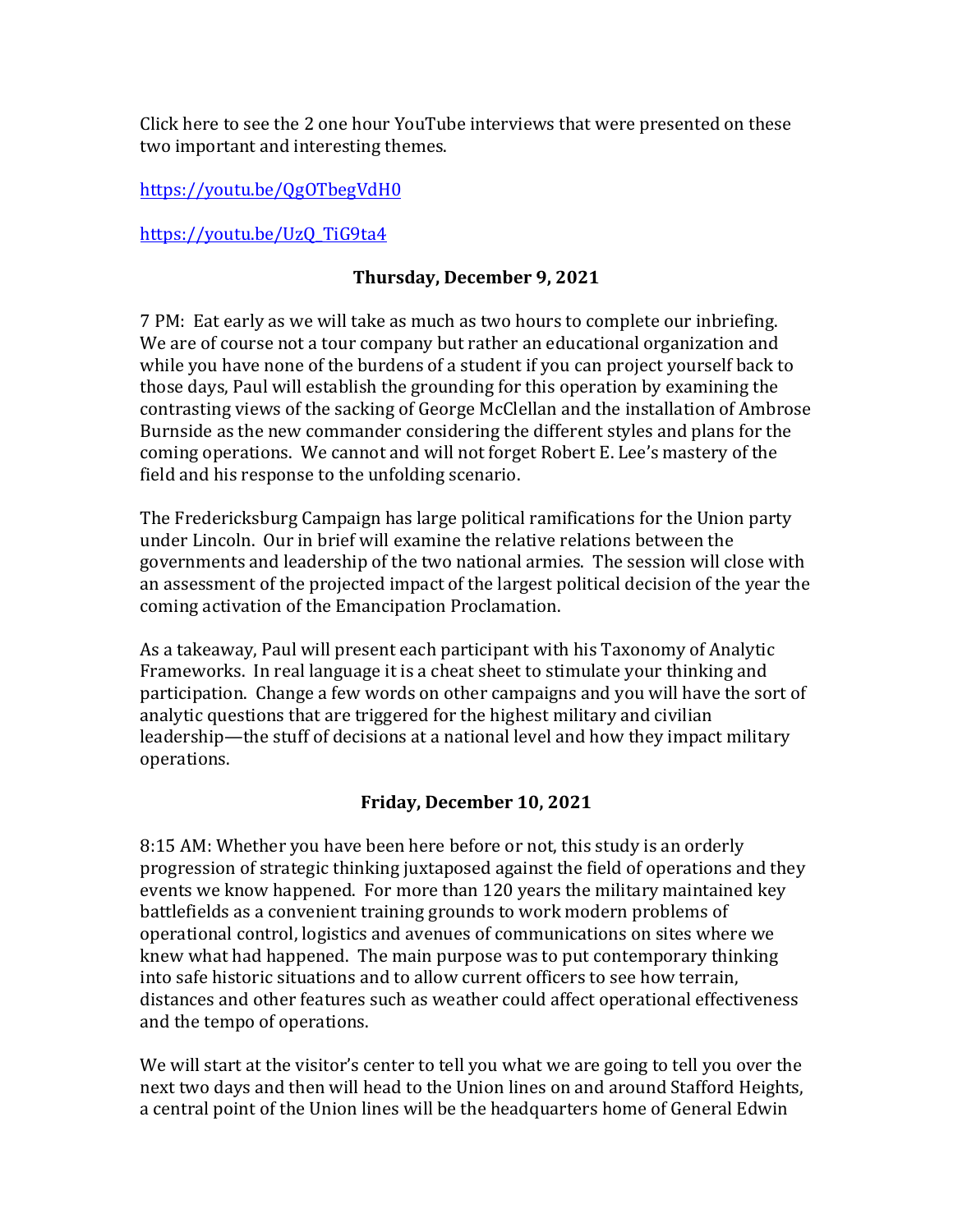Sumner at Chatham. Before leaving there Paul will spend an important segment of time discussing urban engineering and the bridging challenges Union engineers would face in moving men and support equipment across a river under the defiant eyes of Lee and his army. The lecture logically moves into the Federal plans to cross the river in three locations and how it would be covered by suppressing fire support.

Another really interesting element of this study is the reality of an operation in urban terrain, certainly one of the most challenging of operations and one which modern army and special operations forces learned about first hand in the middle east. While in town the overarching dominance of terrain surrounding the river and town will be considered.

Following lunch, we will do a similar analysis of the position occupied by Robert E. Lee beginning with Marye's Heights and the natural fortification associated with the sunken road and the stone wall at the foot of the hill. That the national cemetery is there is both natural and important as the price of gaining the hill was the bodies of the men who now rest there but failed.

The study moves south in which the modern road cut of US 1 gives us a unique look at many of the geographic features that grabbed Lee's attention and which extended many miles down to Hamilton's Crossroads. We will close the day by examining Franklin's Grand Division attack, breakthrough and the restoration of Jackson's line. Lunch is included but dinner is on your own.

# **Saturday December 11, 2021**

8:15 AM: We will pick up where we left off yesterday by going down the Bowling Green Road (Route 2) to look at the assault from the perspective of a Federal Wing Commander—Franklin had a robust challenge in front of him and it was daunting. Sadly Franklin's challenges were further complicated by the intrepid and singularly heroic actions of the boy cannoneer, John Pelham (a site special to BGES as you will see, we have placed a full scale Napoleon cannon at the site).

Our study progresses across the Union front and to the Slaughter Pen to examine the operations of Meade and John Gibbon. This massive field was saved from destructive development by the Central Virginia Battlefield Trust and the American Battlefield Trust.

We will have earned our lunch and afterwards we will move to what 95% of the people visiting the National Park think is the battle and that is the terrible carnage along the Sunken Road. The day was long and bloody and we cannot overstate the reason to spend the amount of the time we spend there—it is ground long paid for by the men we will discuss—Sumner and Hooker earn their stars in the relentless if futile determination to break Lee's impregnable lines.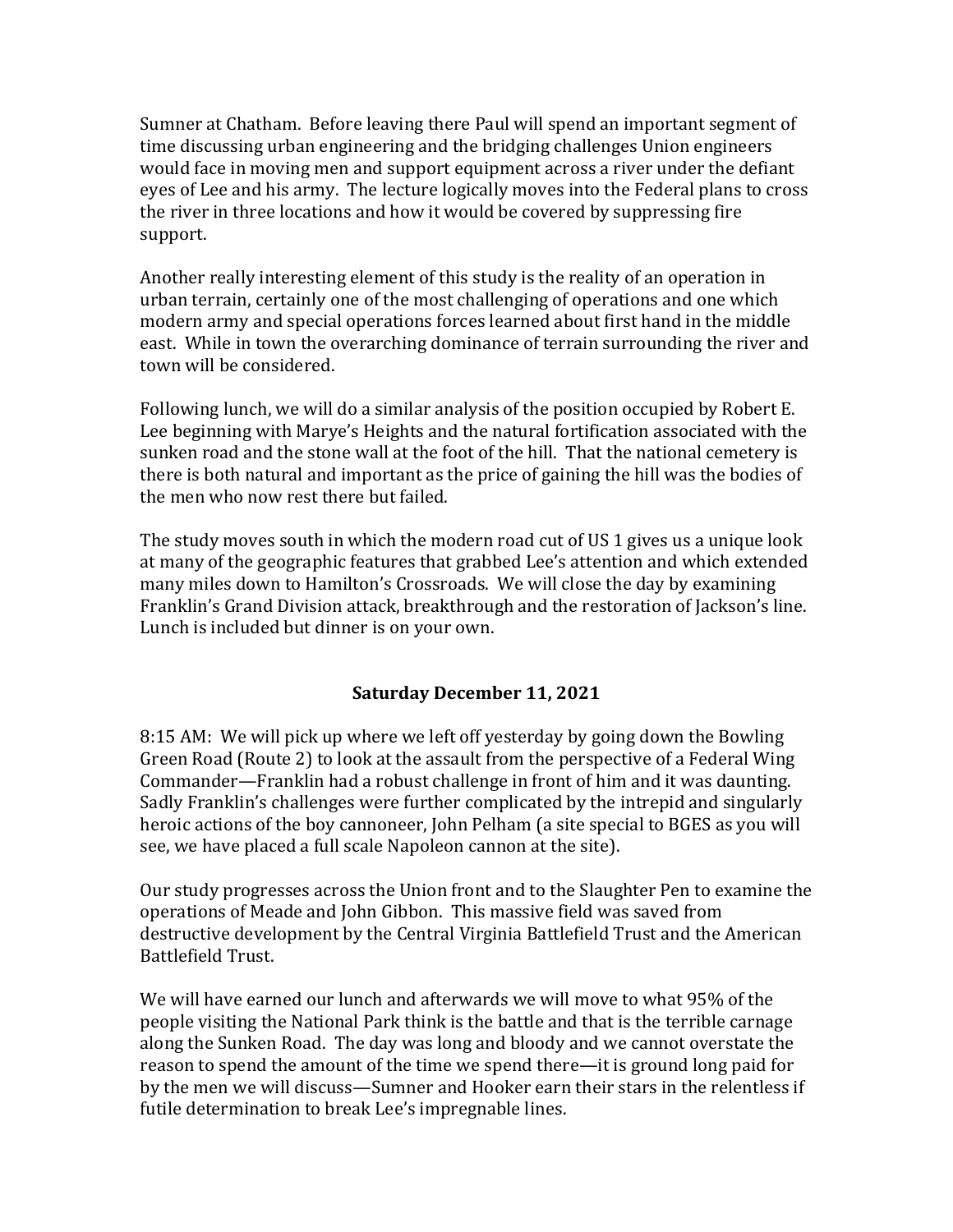We reserve the remainder of the afternoon to discuss the reconstitution and actions of the Federal army in the wake of its destructive day at Fredericksburg. The challenge and reward of this will be working with Paul to bring this case study full circle which includes the cascading secondary and tertiary effects such an operation had. You will be able to fully participate using the cheat sheet you received at the inbrief as you follow the sorts of lines of inquiry that anyone seriously studying a battle field should use to answer the question "So what?." Lunch will be provided but dinner is on your own.

#### **Sunday December 12, 2021**

8:15 AM, We pivot to April 1863. The two armies still stand in opposition to each other but now Burnside is gone, Hooker has taken command under less than positive circumstances and yet he has reorganized and taken the initiative. The plan is brilliant, armed with a superiority in numbers over a southern commander who has a wing south of Richmond, the distraction of a sickly commander in chief and enemy operations in his rear threatening lines of supply from Wilmington and the symbolically significant city of Charleston.

Hooker wants to use the grounds in and around Fredericksburg to try and hold Lee in place as long as possible while he moves to his rear down stream along the Rappahannock and Rapidan Rivers. We start today with an examination of the diversionary crossing of Union General John Reynolds 1<sup>st</sup> Corps, Jackson's recommendation to attack it and the reasons Lee left it alone.

Lee suddenly realizes he has been turned and sends word to Jackson to meet him west of Fredericksburg as they determine the objectives of Hooker's move. The residual instructions for Jubal Early are miscommunicated and Early nearly uncovers Lee's rear recovering in time to execute Lee's intentions.

We will then pick up John Sedgwick's orders to rolled up Lee's rear and join him as the hammer against Hooker's anvil like position. We will walk Marye's Heights considering this denuded position and the Federal's greatly simplified and more successful operation against this now much less imposing position. We then move back down to the Slaughter Pen to consider Brooks' engagement against Robert Hoke's Division.

Two other positions, both unbloodied in December, acquire relevance and we will go to both Lee's Hill and a spot north of Marye's Heights where Oliver Wendell Holmes is seriously wounded and documents his experience in a letter home. He was a spot every bit as daunting as those faced by attacking Federals in December.

As the operations wane at Fredericksburg we move west towards Chancellorsville picking up the Confederate force under Cadmus Wilcox who has left his position covering Banks Ford to move to the vicinity of Salem Church to interdict Sedgwick's move to join Hooker. Lee initially sends Wilcox support and the Federals are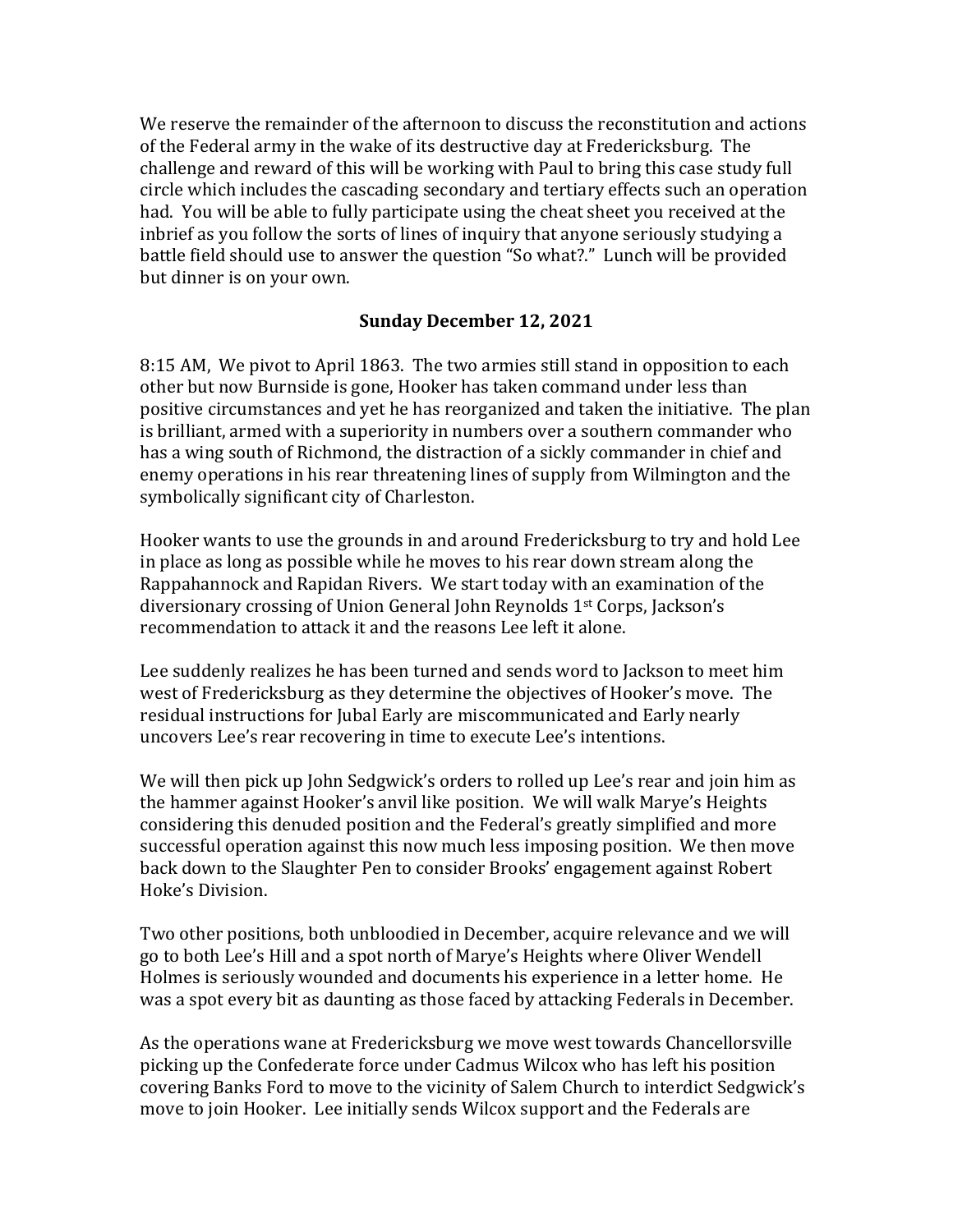stopped in and around Salem Church. Absent an immediate Federal withdrawal Lee gets word of Salem Church and determines that Sedgwick is more of a threat than the forces hunkered down with Hooker near Chancellor's Crossroads. Lee leaves Stuart in front of Hooker and takes two divisions to join up with Jubal Early and hit Sedgwick on May  $4<sup>th</sup>$ . We will go to Lee's headquarters and then walk the battle of Smith Run Battlefield.

In summarizing the day the sites and events will be tied directly to the larger picture of the Chancellorsville Campaign. Granted communications were difficult at best, but these remote actions even confused the participants as to how they fit in. The reality is that Fredericksburg and the engagements east of Chancellorsville were bold adaptations of opportunities that got more attention as the Chancellorsville front grew quieter. You will have had a remarkable interpretation and look at the significance of Fredericksburg, Fredericksburg. Lunch is included and you will be free to depart about dark.

## **About the Faculty:**

**Paul Severance** is a retired professor of history who still conducts leadership tours and studies for high level organizations. A relatively new member of the BGES, Paul is a bundle of energy who is anxious to spread the refreshing testimony of battlefields and campaigns being the optimum test of character and leadership. It is a means of understanding the special relationship of the military and its civilian leadership in a free society. Paul is the lead docent and advocate for the preservation of the Courtroom where the Lincoln Conspirators were tried and convicted at Fort McNair. Paul brings a matrix with him that is a "carry away" benefit for people who wish to understand the nuances and meaning of battlefields or campaigns. You will enjoy the interchange and will find yourself both educated and challenged.

**Greg Mertz** was one of the NPS's hidden jewels and a superb historian. While not a flamboyant personality his presentations are comprehensive, insightful and complete. He commands attention and you are rewarded for the discipline. A preservationist of the first order—he is perhaps not known in the west; however, experience in scouting and a western pedigree (he is from Missouri) led the Emerging Civil War group to invite him to publish a guide book on Shiloh—it is first rate. Greg knows Fredericksburg and Chancellorsville and I am delighted to turn the field over to him. This tandem team will be a singular treat!

#### **Hotel Information**:

I expect this program will be based at the Country Inn and Suites, 5327 Jefferson Davis Blvd. (US Route 1) Fredericksburg, Virginia. 22408 (phone: 540-898-1800) We will seek the same rate we had for our Rhea program in October (\$79 per night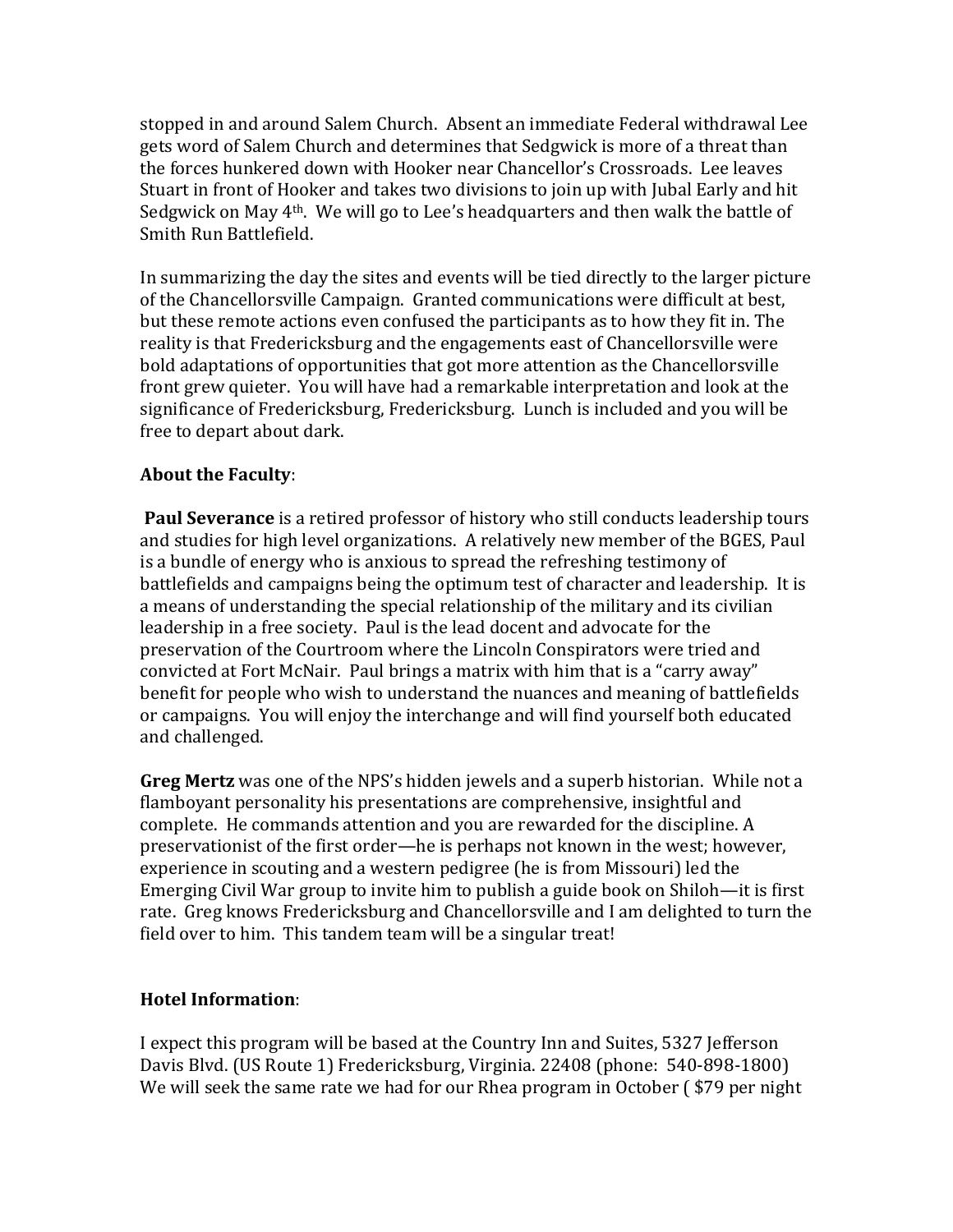plus tax.) The block will have a cutoff date. After that the rooms will go to their rack rate. Ask for the Blue and Gray Group Rate.

# **Transportation:**

The servicing airport is Richmond International (RIC), with Washington Reagan National (DCA) in play also. Both airports are about an hour's drive from Fredericksburg, so if you fly in, you likely will find a rental car the most convenient; although you can get ground transportation at a cost. Amtrak services Fredericksburg. With Fredericksburg located on Interstate 95 between Washington, D.C. and Richmond, the program also is easily accessible by automobile.

## **Recommended Reading**:

You will be provided with a reading book and maps upon arrival. The following books are suggested to enhance your readiness for the program. All prices are inclusive of shipping.

Francis A. O'Reilly: **The Fredericksburg Campaign** Christopher Mackowski: **Simply Murder** Bradley Gottfried: The Maps of Fredericksburg Jay Luvaas and Harold Nelson, US Army War College Guide to the Battles of **Chancellorsville and Fredericksburg** Christopher Mackowski and Kristopher White: **Chancellorsville's Forgotten** Front: The Battles of Second Fredericksburg and Salem Church May 3, 1863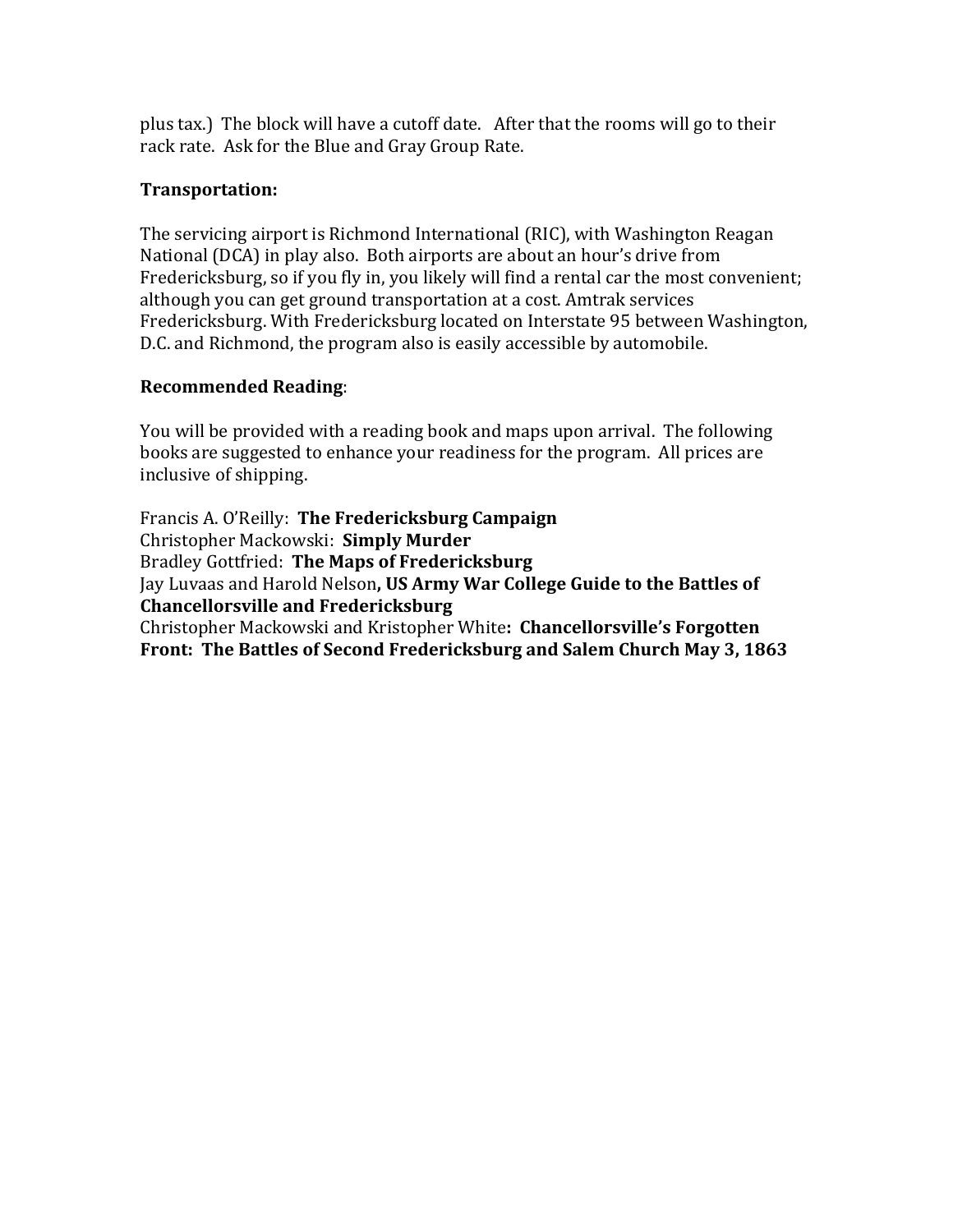# *Registration Form*

# "*Fredericksburg, Fredericksburg and More*" *A Walking Tactical Study of Fredericksburg, December 1862 and May 1863 A BGES Civil War Field University Program Presented by Paul Severance and Greg Mertz December 9-12, 2021 from Fredericksburg, VA*

| Name:  |        |  |
|--------|--------|--|
|        |        |  |
|        |        |  |
| Phone: | Email: |  |

Registration includes three lunches, handouts with maps, the academic program, support of two professional historians, tour director and transportation. We will also provide snacks, bottled water and a limited selection of sodas.

\_\_\_\_\_\_\_\_\_\_ Registration \$820 

**EXECUTE:** Current BGES member \$750